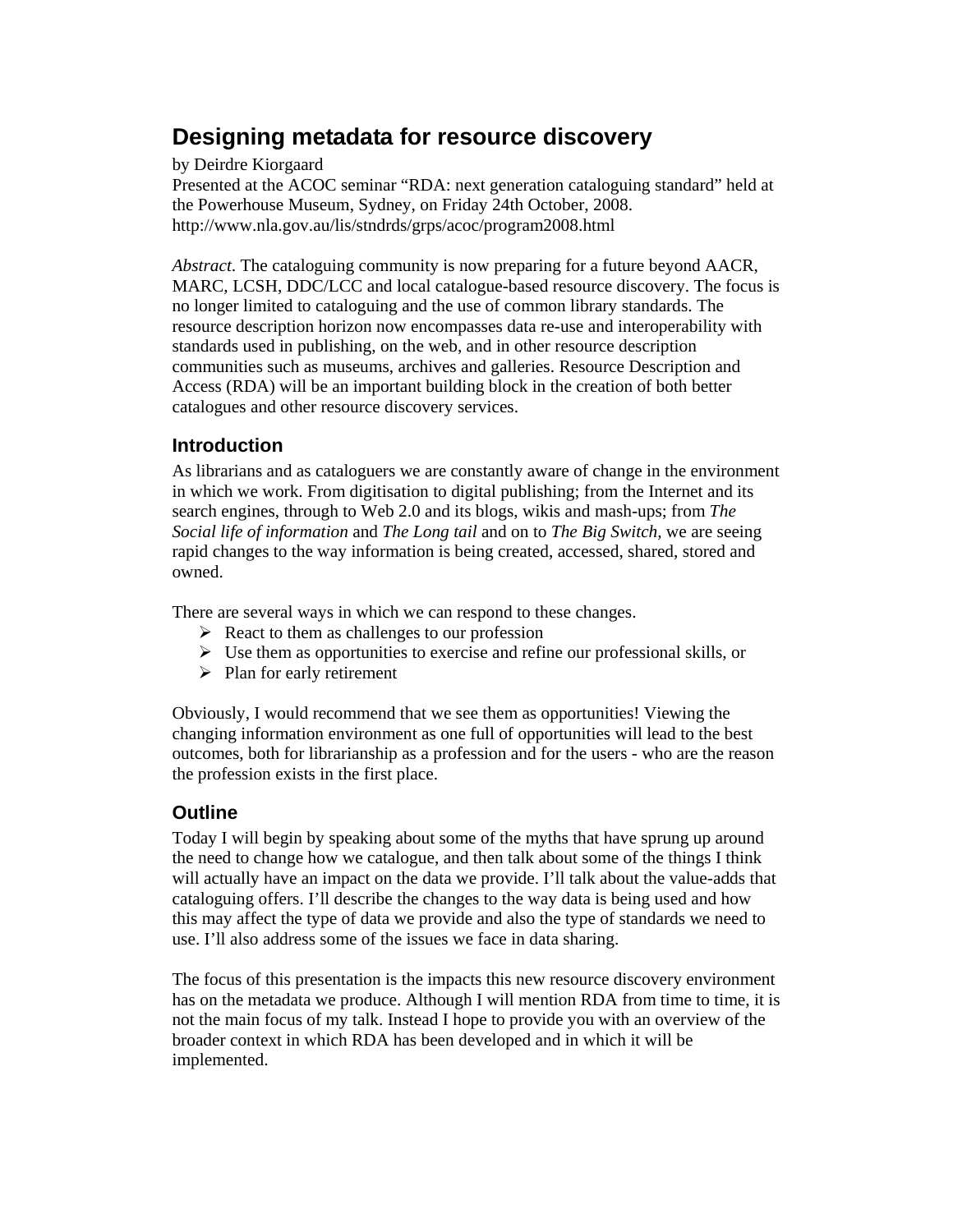# **Cataloguing myths and legends**

Recent discussion on the future of cataloguing is full of hyperbole.

 $\triangleright$  We can no longer catalogue everything

It is often said that we can no longer catalogue everything. The myth here is that we ever did. There was no golden age when cataloguers created full catalogue records for everything in the library's collection, let alone catalogued everything of potential interest to their users. The truth, as all of you will know, has always been more complex than that<sup>1</sup>.

 $\triangleright$  The catalogue has lost its central place

And, although we may wish to convince ourselves otherwise, libraries and library catalogues have never been the centre of the information universe, and certainly never constituted the universe itself<sup>2</sup>. Even within libraries, although the catalogue has always played a central role, it has never been the only route into the library's  $\text{collections}^{34}$ .

Each of these myths fall within the category of "lies librarians tell themselves" as Stephen Abrahms has described them<sup>5</sup>. I think it is important to dispense with these myths so that we can look more clearly at the opportunities being offered to us.

# Brave new world<sup>6</sup>?

 $\overline{a}$ 

Certainly the face of resource discovery has undergone a long overdue transformation.

 $\triangleright$  The power of the search engine

The advent of the internet has brought unprecedented resources (time, money, computing skills and research) to bear on the search process. Algorithms have been developed to interpret queries and optimise the results from keyword searching. Relevance ranking is constantly being improved. And many improvements that we asked for, but for various reasons our opac vendors never got around to providing, (such as synonym control and 'did you mean?') are now commonplace. All of this is nothing short of a revolution, particularly for access to text-based online resources<sup>7</sup>.

And all of it should inform the development of our opacs<sup>8</sup>.

 $<sup>1</sup>$  All types of library resources might be excluded from these sweeping statements –the books might</sup> have been all fully catalogued, but perhaps the maps were not; perhaps the course materials were processed with minimal records to make them available quickly.<br><sup>2</sup> Mony information inquiries ware answered by the library by the

Many information inquiries were answered by the library, but they also were answered by the yellow pages, the local Citizen's Advice Bureau, the business or government information centre, the phone call to a friend or the poster at the local shops. Not to mention the museum, archive or gallery.

 $3$  Indexes, abstracts, bibliographies, reader's guides, and the reference collection are just a few of the other sources. And in many libraries audiovisual material (or any type of material that was considered 'special' by that particular library) may have been indexed in a separate database to the catalogue.

 $4$  There is also a fundamental misunderstanding at play. New common technologies do not usually replace earlier technologies, but augment them.

 $5 \text{ In discussion. Libraries and Web 2.0 Discussion Group, World Library and Information Congress:}$ 74th IFLA General Conference and Council, 10-14 August 2008, Québec, Canada.

<sup>&</sup>lt;sup>6</sup> Huxley, Aldous. (1932) *Brave New World*.<br><sup>7</sup> Pelevance repling is less suited to metadate

 $\frac{7}{7}$  Relevance ranking is less suited to metadata than it is to full text resources; and none of these techniques is of use for non-textual resources unless metadata has been provided for them.

<sup>&</sup>lt;sup>8</sup> For a quick 'wish list' of changes needed to our opacs see Karen Schneider's series of articles on

<sup>&</sup>quot;How opacs suck", and in particular the second part, subtitled "The checklist of shame" (Schneider,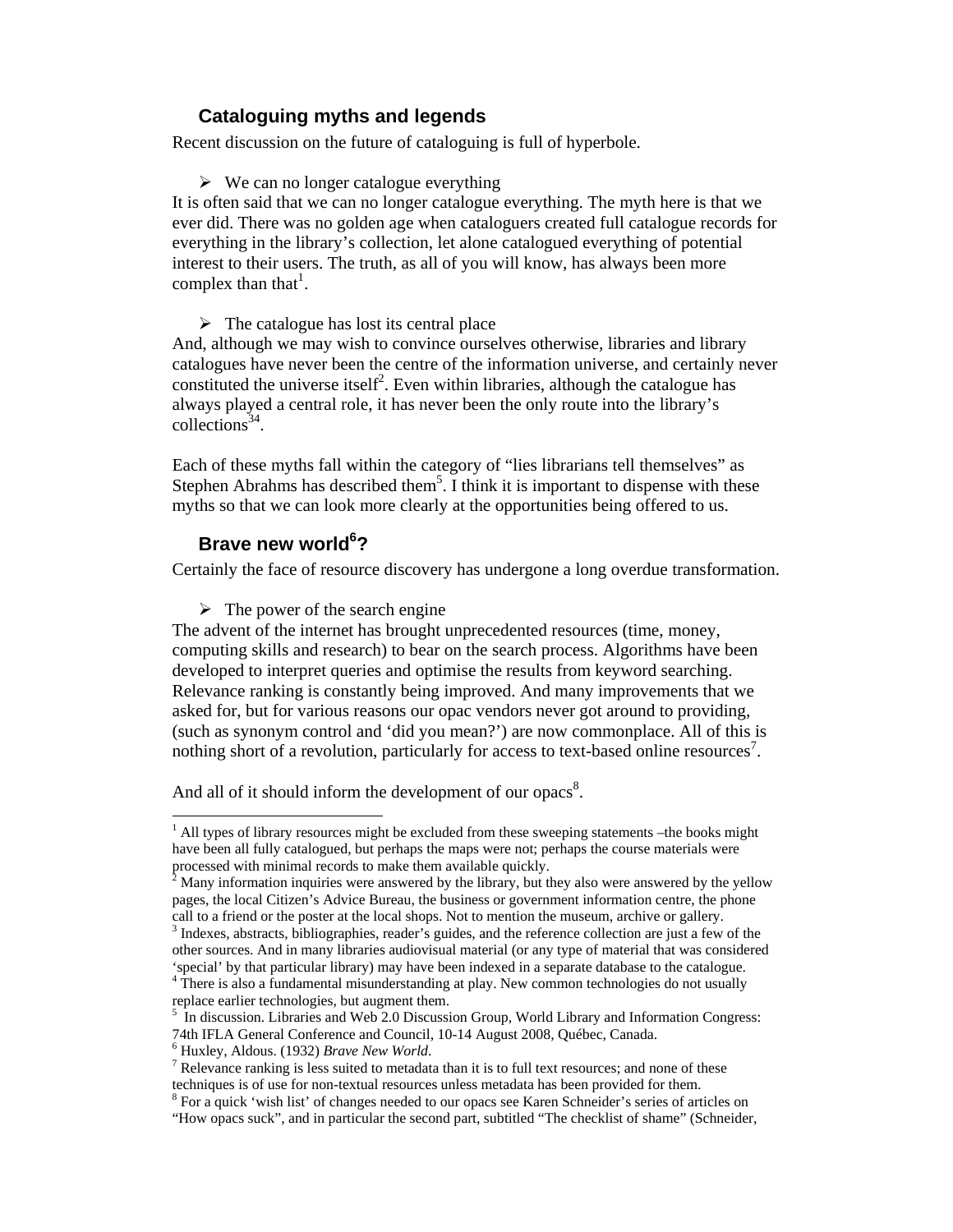### $\triangleright$  Next generation catalogues

Although the library catalogue as it presently exists is past its 'use by' date, to paraphrase Mark Twain "The reports of the death of the catalogue are greatly exaggerated"<sup>9</sup>. The library catalogue contains information tailored to the community it serves and so is a key tool in preventing information overload.

Today we are also seeing the development of the next generation catalogues. Librarians are adopting techniques developed in the context of the internet to create 'next generation' catalogues with improved interface design and search mechanisms; which allow users to tag resources, add reviews, and see recommendations; and which link to resources beyond those in the library's collection $10$  and lots more.

All of this is fantastic and I for one am thrilled that we are now experimenting and exploring these possibilities to make the catalogue more relevant and to provide new navigational paths for our users.

# People have the power<sup>11</sup>

The question is, to what extent, and when, do these advances remove the need for human intervention in resource description?

It is interesting to note that neither the internet search experts, nor the users on the ground, think that the search engine alone is enough – or at least not yet. As Danskin says:

"Will keyword searching and relevance ranking alone suffice? Neither Google nor Microsoft seems to think so. In their mass digitisation projects they are already reusing the catalogue records created for the printed originals." (Danskin, 2006).

For a librarian this second quote is somewhat amusing for its naïveté:

"Sure, Google is great. I use it everyday and there is a good chance you do too, but their algorithms are not perfect, and sometimes your results are not quite what you were looking for. Well, that's were people-powered search comes in. Search results that have been provided or filtered by humans. The idea is that if a person is deciding what results you see rather than a computer, your results will be closer to what you are looking for rather than a big list of all possible related links." (Gold,  $2007$ )<sup>12</sup>

Although the sources used here are anecdotal, they are also backed by the available evidence (e.g. see Markey, 2007).

The New Dictionary of Cultural Literacy, Third Edition. 2002.

 <sup>2006).</sup> Unfortunately catalogue vendors have been slow to respond, and libraries are now looking to open-source applications, for example see The eXtensible Catalog (XC) Project.<br><sup>9</sup> The Navy Distingery of Cultural Literacy, Third Edition, 2002.

http://www.bartleby.com/59/6/reportsofmyd.html

 $10$  For a quick summary of what is in a next generation catalogue see Morgan (2007).

<sup>&</sup>lt;sup>11</sup> "People have the power to redeem the work of fools" (Patti Smith, People Have the Power" © 1988 Druse Music)

<sup>&</sup>lt;sup>12</sup> Before researching for this paper I was unaware of the extent to which people-powered search engines had taken off. Comments on the posting "Mahalo and Friends: 10 People Powered Search Engines" by Ben Gold quoted above provided many more names of people powered sites.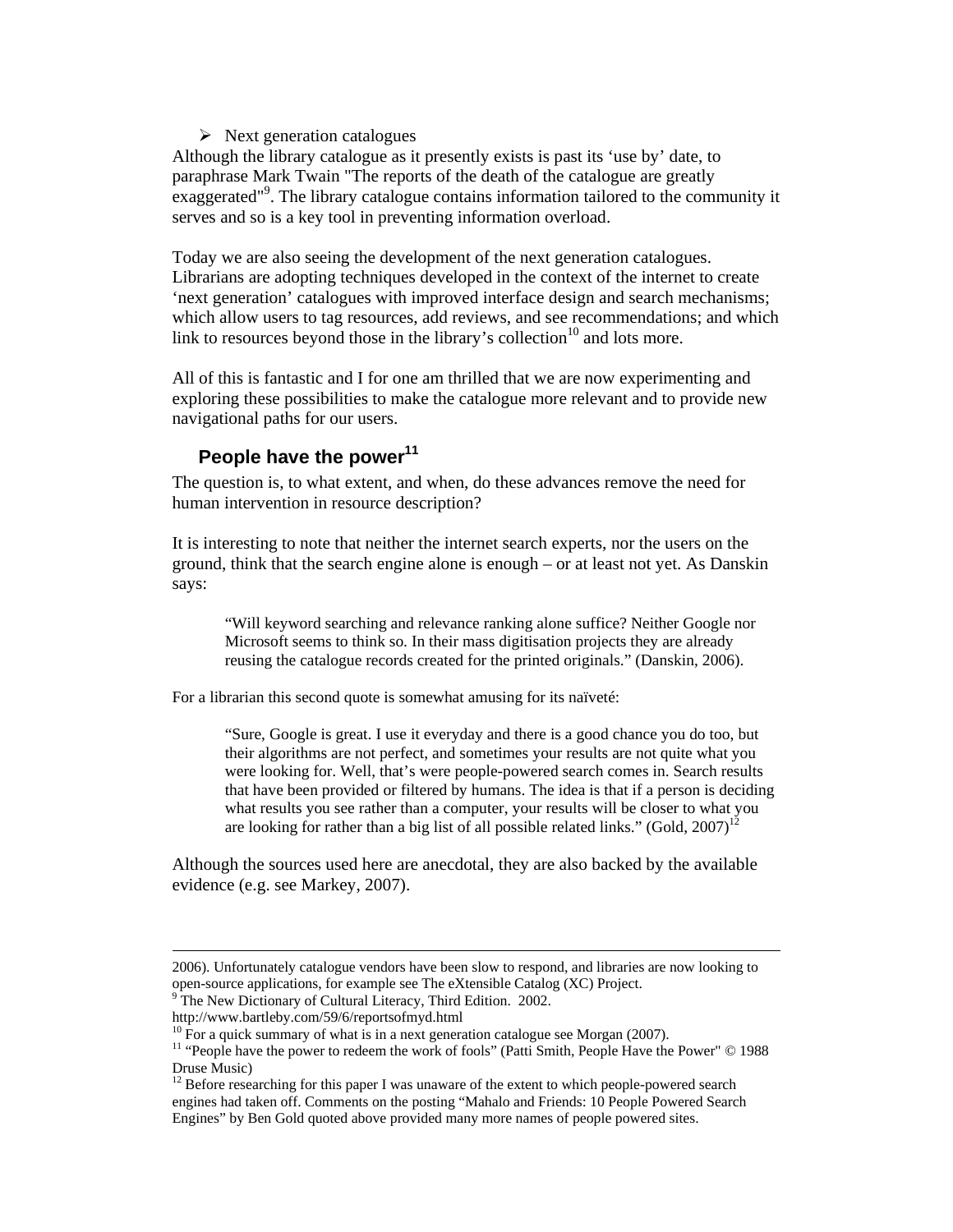# **The forgotten thrill of cataloguing**

Social tagging is another side to people power. This is a very curious phenomena: like most librarians I have been surprised by the sudden popularity of both social tagging and of cataloguing sites such as Library Thing. It seems that, just as many librarians seemed ready to consign cataloguing to the dustbin of history, the Google generation is discovering the thrill of cataloguing (Miksa, 2008) and the "miracle of organisation" (see "Tagging - People Powered Metadata for the Social Web (review)").

Some have suggested that social tagging could be a replacement for the subject descriptors devised by cataloguers. I don't see social tagging as a replacement for subject analysis by librarians, because it lacks all of the elements that make controlled vocabularies so useful. But we do need to harness the power of social tagging to enhance our catalogues and our build our controlled vocabularies using terms in current use.

To paraphrase Stephen Abrahms: we need to know when to use the mob and when not<sup> $13$ </sup>.

In the midst of all this change, both cataloguers and library managers need to stand back and think about what the changes in the resource description and discovery environment mean for the data we create and how we create it.

## **New basics**

 $\overline{\phantom{a}}$ 

Although we still need to decide what needs to be described and create the data, change has affected the nature of even these basics.

 $\triangleright$  Decide what we want to provide access to

Our decisions about which resources need a description are affected by a changed understanding of our collections. With the increase in information which is freely available online we are no longer limited to describing resources that we hold as part of our physical collection. The resource that we wish to provide access to could be anything on the internet that is of value to the community which the particular library serves. Access to online resources via internet search engines may be enough, or we may wish to include a resource description for the online resource in our catalogues.

In determining the value of a resource we need to be wary, particularly if the community we serve is broad and our collection is designed for research value. Our judgements about what is of value have long been coloured by various applications of the 80/20 rule, e.g. that 80% of information needs can be met with 20% of the library's resources. But we also need to be aware of the flip side of that.

"As *Antiques Roadshow* demonstrates each week, you just never know what people will value in the future." McKinven (2002).

If we make information about our resources more widely available, those resources will be used more. We've often experienced this at the National Library - whenever

<sup>&</sup>lt;sup>13</sup> In discussion. Libraries and Web 2.0 Discussion Group, World Library and Information Congress: 74th IFLA General Conference and Council, 10-14 August 2008, Québec, Canada.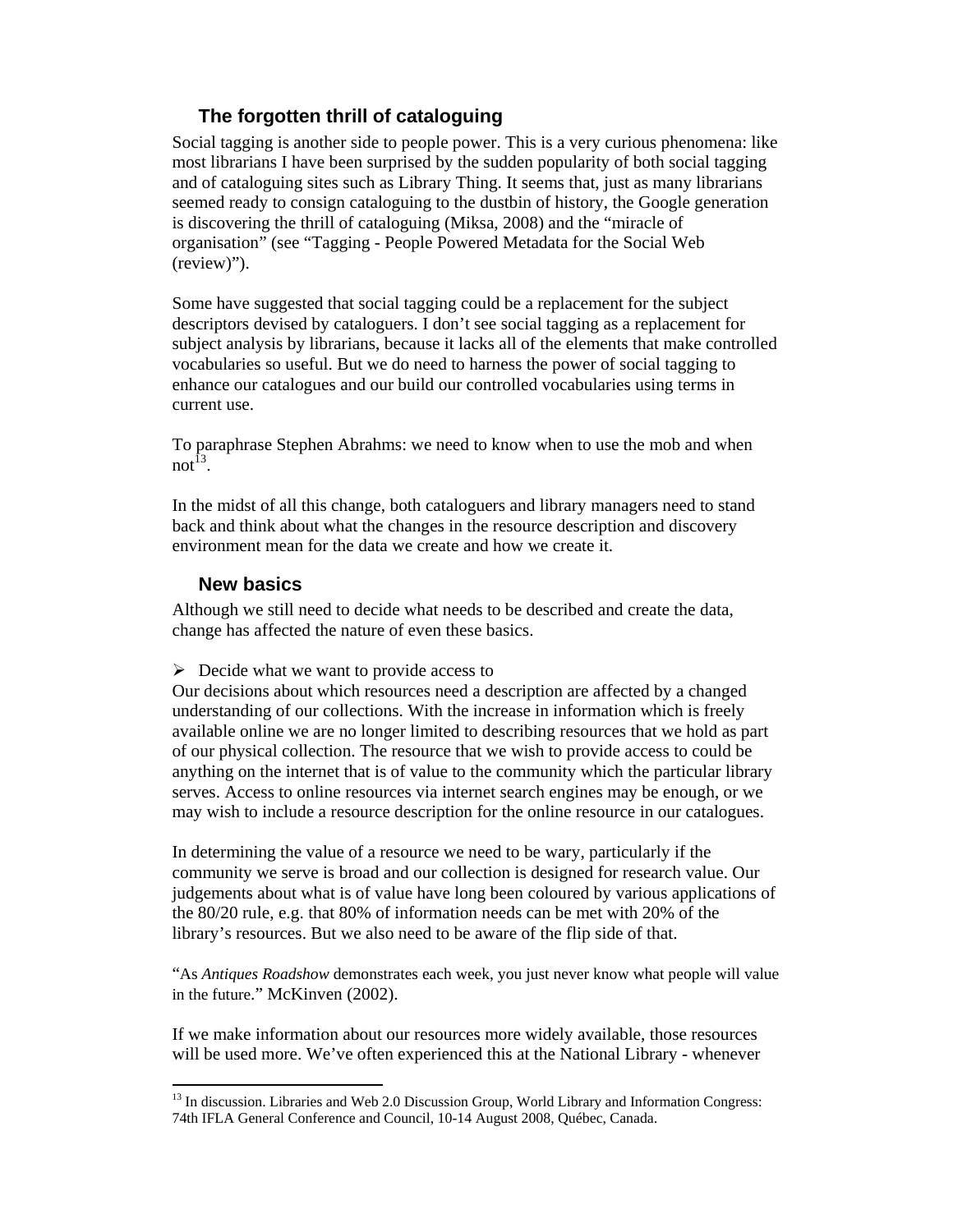we catalogue a collection that may have been lower down on our priority list, once the catalogue records are out there use of the collection increases, demonstrating a demand that we might have previously been unaware of. This is the effect of the long tail (Anderson, 2004; Boston 2007), and it applies to both recreational and research use of resources.

#### $\triangleright$  Create {source, etc} the data

Once the decision has been made to provide access we need to decide the type and level of metadata to apply, for example full or brief record, access level record, AACR level one, two or three or in the future RDA core level, and so on.

Full original cataloguing is the most labour intensive and costly way to create resource descriptions. Librarians have long used sources of high quality data such as copy cataloguing data and CiP data to reduce the costs of original cataloguing. Although original cataloguing remains a vital activity in every library, because of the associated costs we may decide to reserve its use for resources with high value for our own library's users.

Today there are other sources of data that we can choose to use as well as copy cataloguing: text scanned from the resources, metadata from the creators of online resources, information from publishers, and so on. We can use this data as the basis for records which we then upgrade, or use the data with minimal changes. In RDA we have recognised the desire of some libraries to use text scanned from resources as the basis for descriptions, and have incorporated alternatives which allow this.

Later on I will talk about how to provide good quality, shareable metadata. But however valid, or not, the pursuit of the 'perfect record'<sup>14</sup> may be, we should not lose sight of the fact that even minimal data can allow resource discovery.

One of the benefits of the brave new world in which we are operating is that, once minimal data is made available, there are increased opportunities for our records to accrete more information over time, for example through tagging and linking, and also through machine intervention and enrichment.

### **Paradise lost or paradise regained?**

 $\overline{a}$ 

Previously I talked about the myths and legends of cataloguing and said that I don't buy into the idea of the glorious past of the catalogue. However I do think there are some things which our users lost when we moved to the online catalogue, and which the new environment that we are working in now allows us to regain and build upon (see Danskin, 2006 and Markey, 2007, and Bade, 2007).

We need to pay attention to providing data that offers the biggest 'value add' to our resource descriptions. The next generation catalogue offers some new ways to derive order from our data, but there are some situations where order can't be derived from existing records but must be imposed.

<sup>&</sup>lt;sup>14</sup> Bade (2008) notes that "Searching the literature for the 'perfect record' revealed no advocates of the 'perfect record but many denouncers." His survey concludes that the perfect record " … is simply a rhetorical strategy for dismissing all issues concerning quality by reducing the very complex and context dependent notion of quality to what is implied in the phrase 'the perfect record'."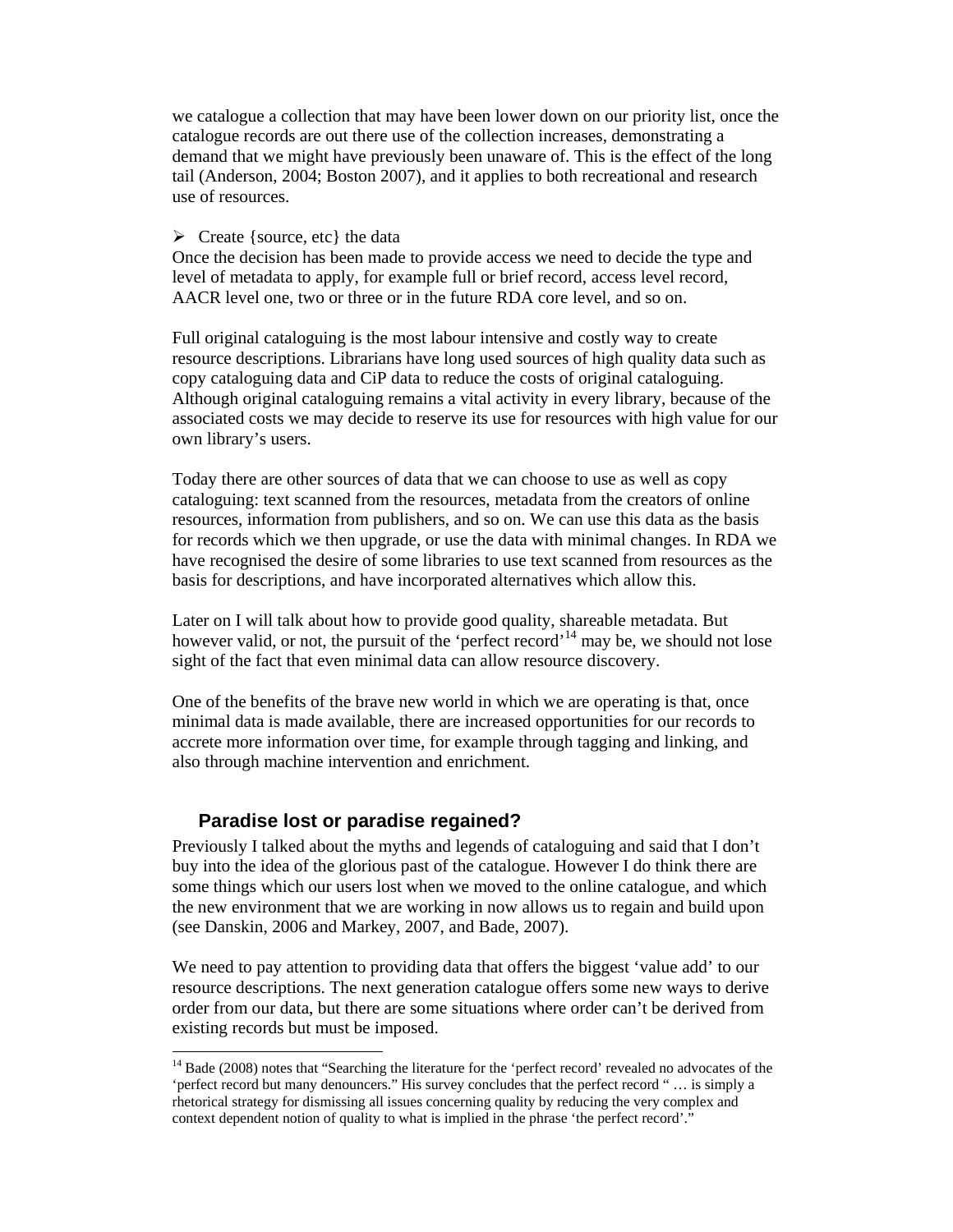To my mind the most important value-add to resource descriptions is the controlled names and vocabularies which provide context for resources, and navigational paths for their discovery. These provide power well beyond that offered simply by improved indexing of our databases.

# **Navigation and relationships**

In traditional cataloguing, the cataloguer provided data which allowed the user to expand their search using links and vocabularies developed to provide navigational paths.

These included:

 $\overline{\phantom{a}}$ 

- o the use of **forms of name** that allowed users to find all of the works of an individual, regardless of the name used on the resource;
- o the use of **preferred names for works** or 'uniform titles' that allow the user to discover all the works with the same content, regardless of the title under which the are published;
- o the carefully crafted **subject vocabularies** which allow the user to discover resources that meet their information need exactly, but which might contain not a single word in common with the terms used in their search query <sup>15</sup>.

The use of these paths can be made as visible or invisible to our users as they, and we, prefer.

# **The failure of the opac**

Although the opac has allowed access to any field we choose to index in the catalogue record, it has neglected navigation and relationships. As Danskin says:

"The OPAC has tended to favour an increase in the number of access points over the effective presentation of the relationships between resources. … It has been the failure to exploit the navigational potential of this rich metadata that has given the OPAC such a bad name." (Danskin, 2006.)

How many of us have accepted an online catalogue which has no links at all to authority data? Why have we accepted it?

Now we finally have the technologies to facilitate the use of our data in the way in which it was designed to be used – and this makes our data more valuable not less.

<sup>&</sup>lt;sup>15</sup> Calhoun, 2006: "more than a third of records retrieved by keyword searches would be lost if subject headings were not present" summarised from Gross and Taylor (2005)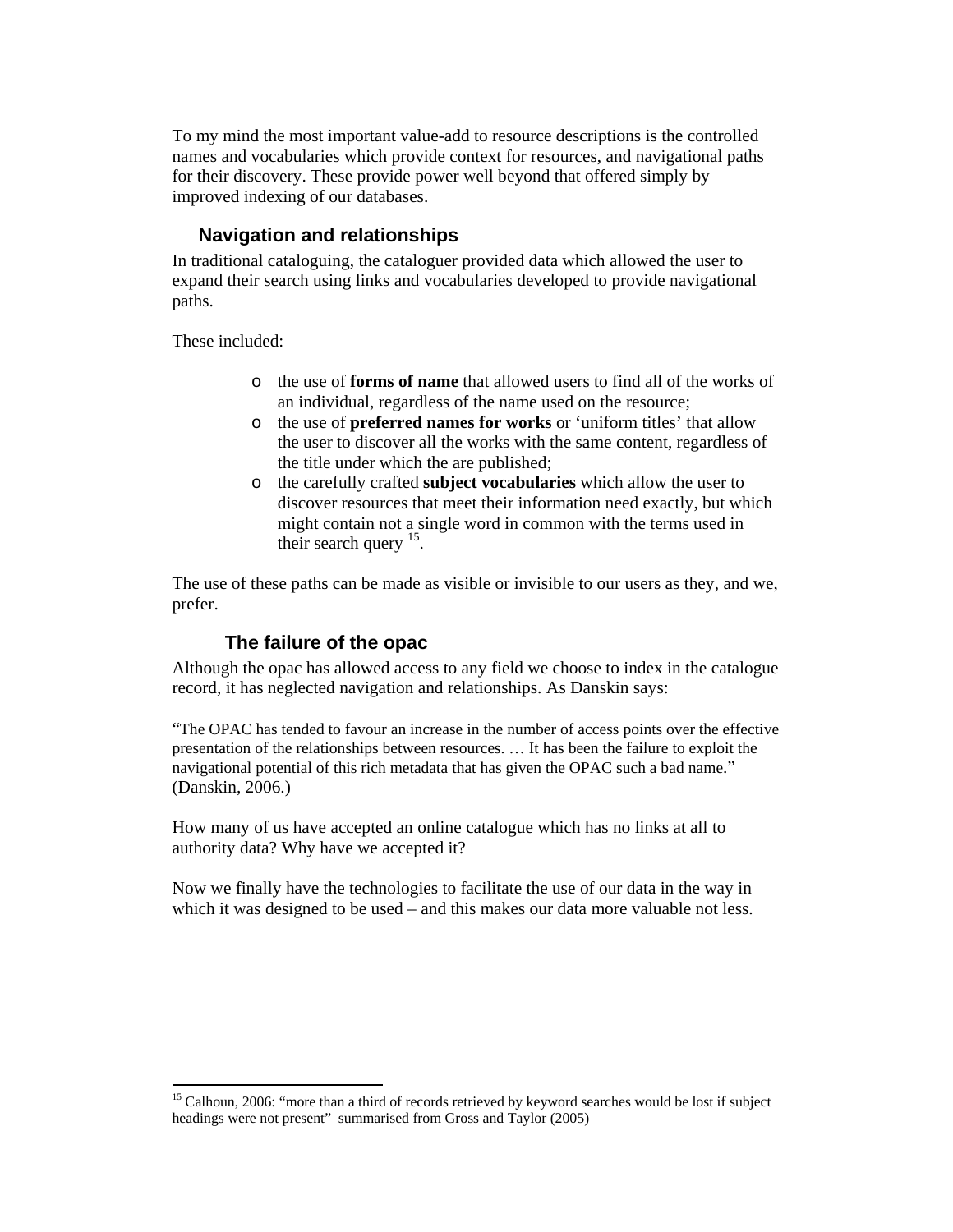## **RDA and relationships**

I'd like to say a few words about RDA at this point. Ebe Kartus will be expanding on some of these points later this afternoon. Although RDA will not cover subject description and access when it is released, it will offer some improved mechanisms for providing navigational paths for our users. Some examples are:

#### $\triangleright$  Preferred titles for works and expressions

The AACR concept of uniform titles has been expanded to incorporate preferred titles for both works and expressions.

#### $\triangleright$  Links between the FRBR group 1 entities

You will be able to create explicit links between resources related at the work, expression, and manifestation levels.

#### $\triangleright$  Relationships among works, etc

You will be able to provide generic information about the nature of the relationship between works and expressions using specific data elements, or more specific information about the nature of the relationship using relationship designators such as 'Translation of', "Sequel to' and so on. For example, you could specify that 'The fellowship of the ring' has a sequel called 'The two towers'.

 $\triangleright$  Relationships between works etc, and their creators, etc You will be able to indicate relationships between a creator and a work, or between a contributor and an expression. You can also be more specific about the nature of the relationship. For example, you could choose to specify that Vivaldi is the composer of 'The four seasons'.

 $\triangleright$  Relationships between persons, families and corporate bodies You will also be able to deal more explicitly with relationships between persons, families and corporate bodies, for example to record that Frank Seiberling is the founder of the Goodyear Tire and Rubber Company.

These are the types of relationships that it is difficult if not impossible for a machine to derive, although new technologies can facilitate their creation and make them cheaper to provide.

The introduction of these concepts into RDA is an important step. They go beyond what we were able to provide with AACR, and will allow the user to better navigate the catalogue or resource discovery system. For example, they allow resources to be grouped to show they belong to a particular work or expression. This can be used to allow users to move between related works, or for systems to organize large results sets in a way that is more meaningful to users.

### **The (not so) secret life of catalogue data**

While many have focussed on the changes that the internet has brought to the interfaces to our resource discovery systems, there has also been a more quiet revolution in the life of catalogue data and the contexts in which it is being used.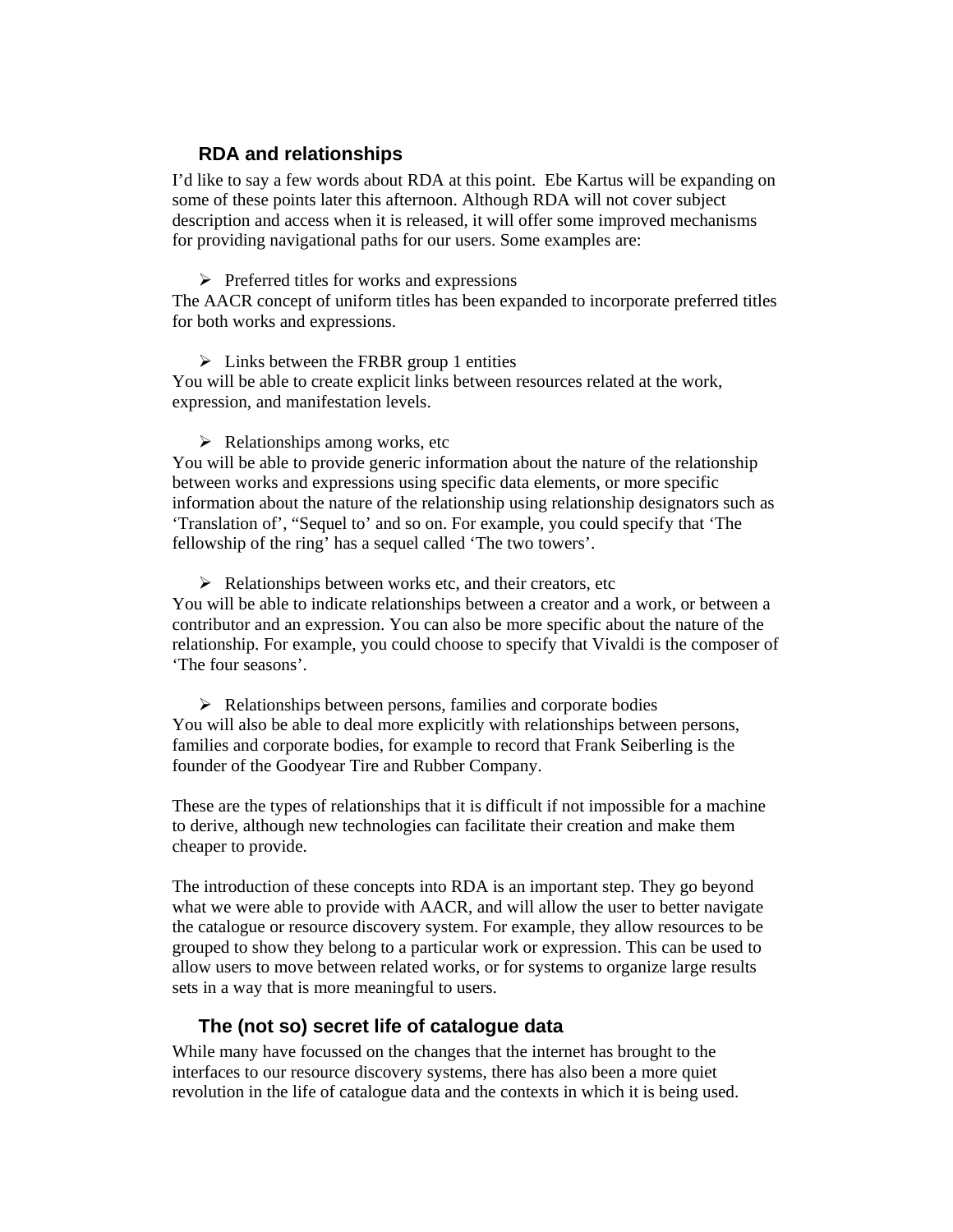"metadata increasingly appears farther and farther away from its original context" Shreeves, Riley and Milewicz (2006).

### $\triangleright$  Library catalogues

In times past, the focus was on creating resource descriptions to serve the needs of your users: the local community for public libraries, the particular firm or government department for special libraries, and for the university library, the university community: academics, students and researchers. These resource descriptions were made available locally in the catalogue, first the card catalogue then the opac. The scope of the library's catalogue was closely linked to the scope of the library's collections.

### $\triangleright$  Shared library databases

Over time the focus of resource description has broadened as increasingly librarians have realised that their resources and records were valuable outside the immediate community they served. Now catalogue records are made available through union catalogues, through national databases like Libraries Australia and through international databases like OCLC WorldCat.

### $\triangleright$  Digitisation projects

More recently, libraries may engage in small and large scale digitisation projects. In some cases libraries have treated these digital library collections as separate collections, used different standards to describe them, and excluded them from their catalogues<sup>16</sup>, providing access through alternative discovery paths.

### $\triangleright$  Institutional repositories

Also over recent years university libraries may have become responsible for setting up institutional repositories for their institutions. These repositories often begin their lives as stand-alone services and systems, but increasingly the metadata is being harvested and included in aggregated services such as Arrow.

### $\triangleright$  The GLAM sector

Another context which data from libraries is increasingly associated is with aggregations of data from other cultural heritage institutions (Elings and Waibel, 2007) – also known as the GLAM sector. GLAM of course refers to galleries, libraries, archives and museums. Local examples of such aggregations include Picture Australia and Music Australia.

### $\triangleright$  The Internet

In the last few years catalogue records have also 'jumped the fence' of the library world as libraries have made their data available to web harvesters. Resource descriptions from library catalogues now appear in results sets in Google, and photographs held in library collections can be accessed on Flickr.

So over the last decade or more there has been an increase in services based on data aggregations, greater sharing of library data with other sectors, and increasing exposure of catalogue data to the internet. In turn this has led to a focus on what

 $\overline{\phantom{a}}$ <sup>16</sup> In part, particularly for overseas libraries, this has been driven by these activities being treated as projects and being funded separately.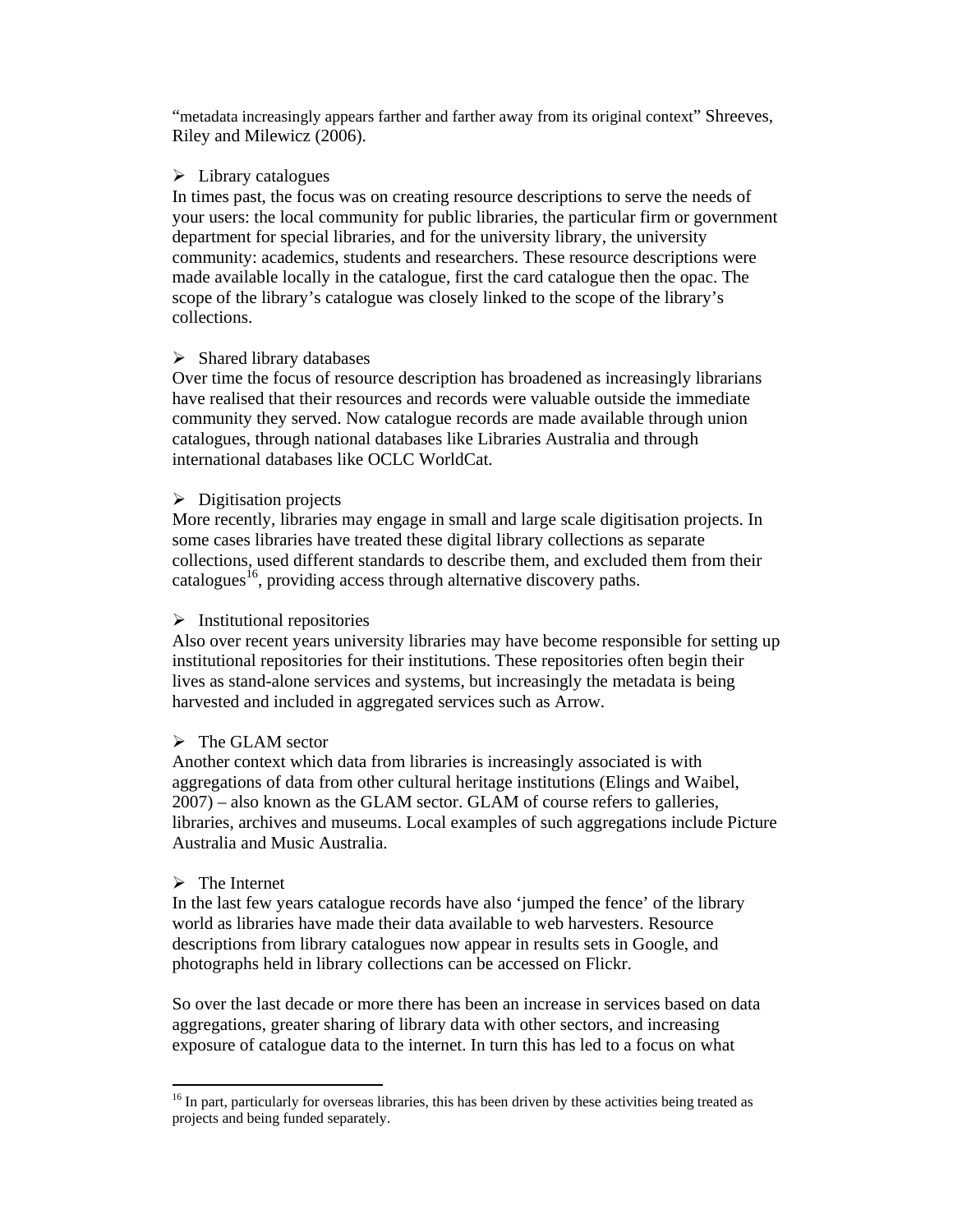makes data shareable. Today we need to be aware of this broader context when we design our metadata for resource discovery.

### **Making data shareable**

We are no longer designing metadata just for our own library catalogue but instead for any service in which the metadata might be used now, and for any future service. We can't and wouldn't want to re-catalogue our resources every time they are used in a different context or different service<sup>17</sup>. When we catalogue our resources we need to "catalogue once for all" or "catalogue once, use many times", and for that we need to describe our resources in a way which maximises the value that can be extracted from the data.

So what does that mean in practical terms?<sup>18</sup> Shreeves (2006) gives a very readable overview of what makes metadata interoperable.

To be shareable, our data needs to be:

#### **Humanly understandable**

 $\overline{\phantom{a}}$ 

 $\triangleright$  Understandable outside of its original context Too much of our data is only understandable within the context of the library or catalogue for which it was created.

Wendler (2004) has called this the "on a horse" problem. The example she uses is of a photograph in the Theodore Roosevelt Collection which has been simply titled "on a horse". Within the original context, the additional detail of who was 'on a horse' may have been seen as unnecessary. But that contextual information is vital once a record leaves its original context. It wasn't hard to find an example of this in the National library catalogue – catalogued I hasten to say, before we developed guidelines to prevent this type of problem.

Another example: although cataloguers understand the value of indicating that a resource is a music score or a map, they may not provide a GMD or General Material Designator of text for their books. In the context of a library where the vast majority of resources in the catalogue may be books, you could argue that this does not matter. But, once the record leaves those confines, it can affect the ability of both systems and users to interpret the record.

 $\triangleright$  Understandable outside of its original language

Wherever possible, our data needs to be language neutral. One way to achieve this is to label the data elements, for example use a language neutral encoding schema like MARC which allows machines (and people) to process or read a record without understanding the language. Another way is to use coded values instead of, or in addition to, language terms to describe aspects of the resource.

 $17$  The issues are a little different depending on whether the data is to be re-purposed for use in a specific aggregated service, or just making it available for harvesting. If the former, the aggregator is able to apply normalisation and use data mining techniques.

<sup>&</sup>lt;sup>18</sup> An important part of data sharing is the use of protocols such as the OAI-PMH (Open Archives Initiative Protocol for Metadata Harvesting). The use of such protocols and the technical issues they raise is beyond the scope of this paper.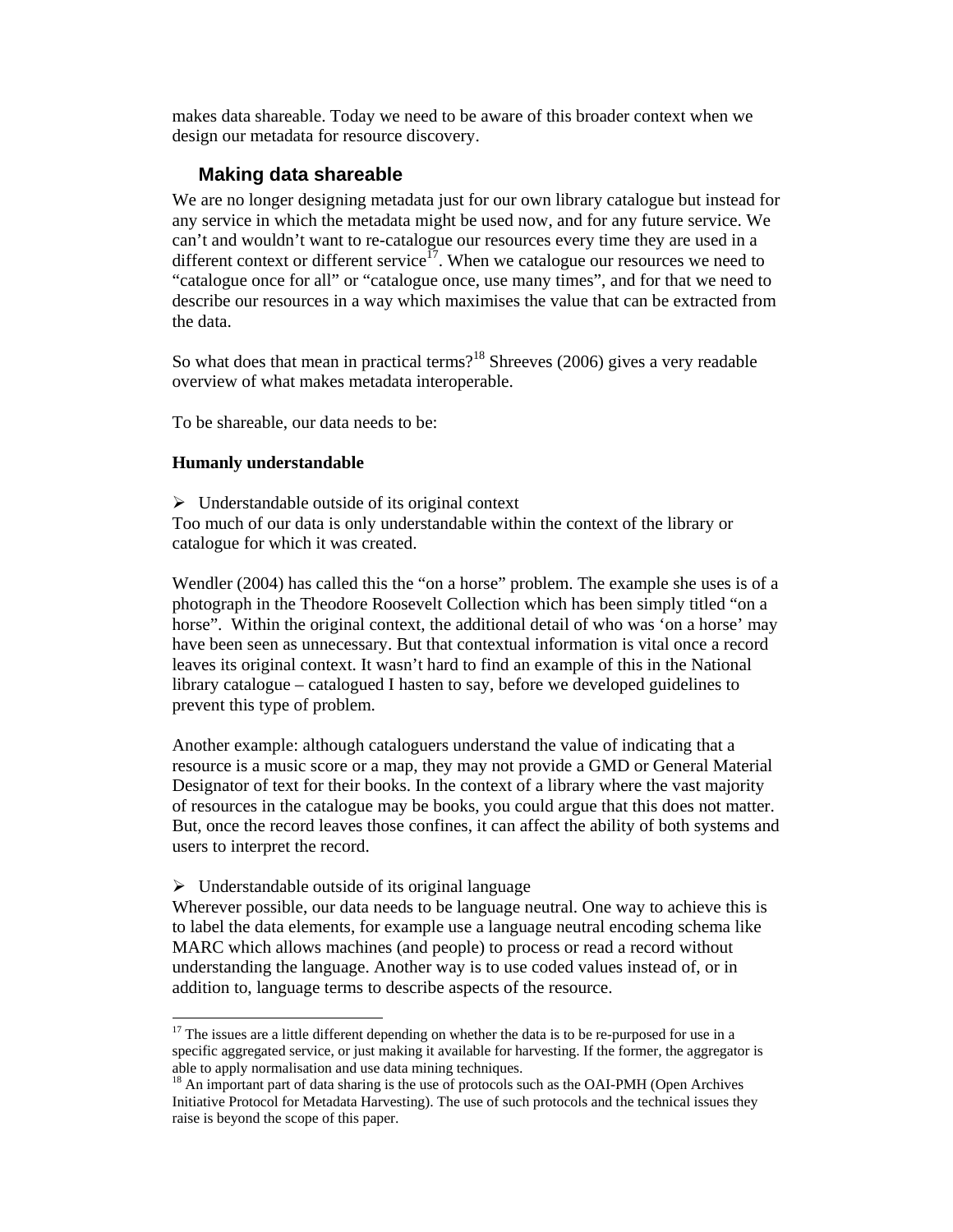### **Machine processable**

We also need to make our data understandable to machines, and to do this it must:

 $\triangleright$  Free from errors

Data quality is an issue even in standalone discovery services although it is probably easier to 'recover' from errors in a contained system. Beall (e.g. Beall and Kafadar, 2007) has done some interesting work on the effect of typographical errors on retrieval.

 $\triangleright$  Clean, consistent and appropriately granular

When aggregating data from multiple sources consistency becomes especially important. If all of the data from a single source is consistent, the aggregator is better able to map to the appropriate fields in the aggregated service. They are also better placed to make assumptions when needed to bring the data into the aggregation.

Some common problems are if:

- o An encoding schema has two possible fields where similar information might be recorded, and the data has been sometimes encoded in one and sometimes in the other.
- o Multiple instances of values for an element are encoded within a single instance of that element, instead of repeating the element.
- o Multiple concepts are packed into a single element, instead of into separate elements.
- o Multiple resources are described in a single record, instead of in separate records.

In each of these cases no amount of machine manipulation afterwards can 'unpack' the data.

### $\triangleright$  Use identifiers

A quick word about identifiers: identifiers are neutral, independent and reliable ways of linking that are ideal for use by machines.

### **RDA and sharing data**

RDA is addressing some of these issues. The RDA element set has clearly defined elements for both attributes and relationships. Some AACR elements have been split if they covered more than one concept, and new elements have been added to parallel elements use din related schema, e.g. MARC 21. Multiple instances of elements are provided for. And RDA will make greater use of identifiers.

"The successful use of information technologies used for purposes of communication requires far more standardization than human beings need for interpretation and use." Bade (2007)

In this presentation I have purposely avoided going into issues related to the semantic web, although these are clearly also relevant. The semantic web will be covered in Philip Hider's presentation this afternoon.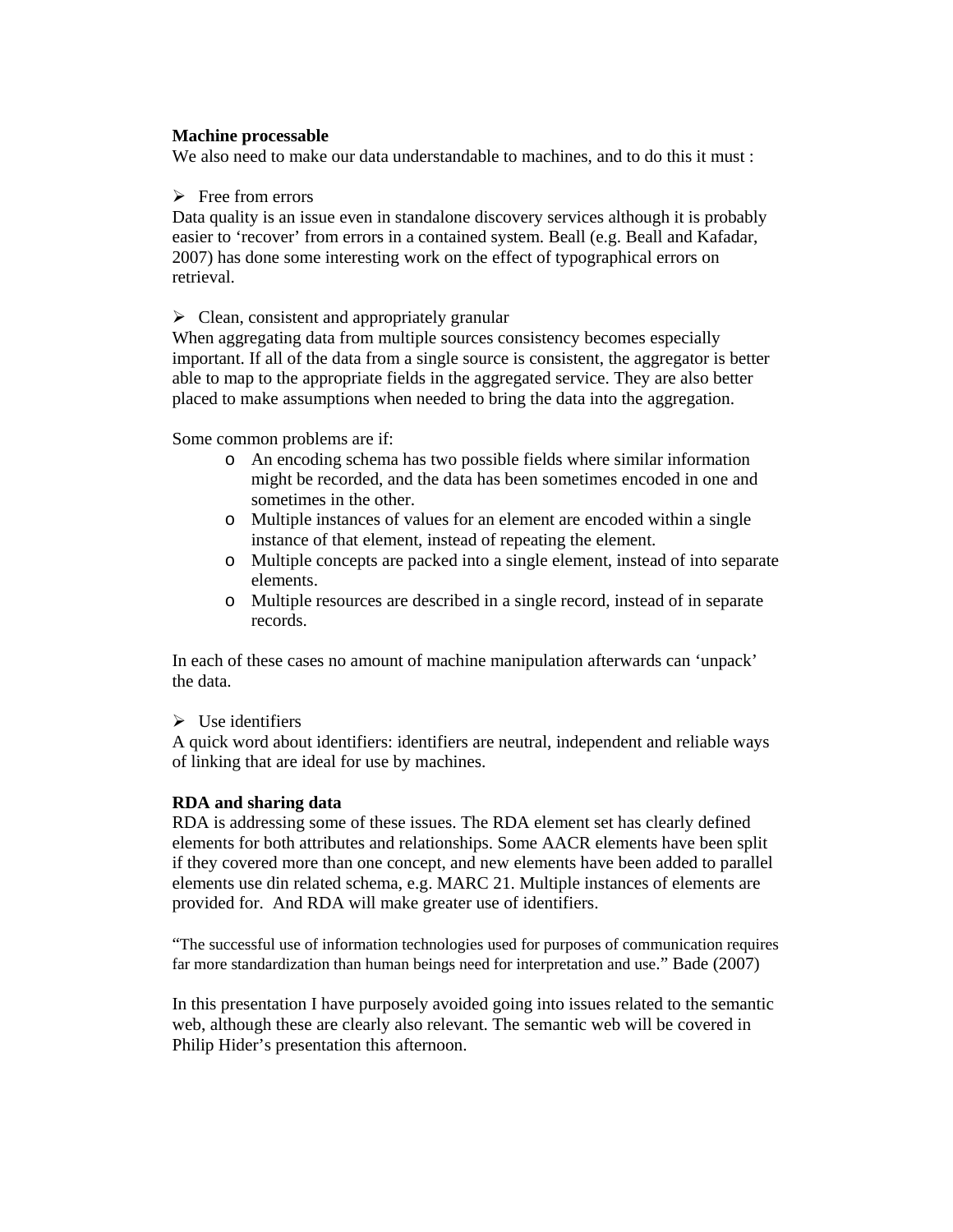## **Whose standards?**

Standards for data content are also part of how we make our data shareable. The question is, whose standards?

"Standards are like toothbrushes; everyone agrees they are a good idea, but nobody wants to use anyone else's." Baca (2008)

#### $\triangleright$  Library standards

In the local library catalogue, standardisation of descriptions was less important than providing relevant and timely descriptions to suit the users of the particular catalogue. With the advent of shared databases, using shared standards like AACR, MARC, LCSH, and DDC/LCC has been essential to the ease of both record and resource sharing within the library sector.

### $\triangleright$  Digital library standards

For digital resources, over time we have seen a steady move towards using core library standards for the description of these resources<sup>19</sup>, supplemented as necessary with administrative metadata and metadata for digital preservation and rights management. And as the metadata from individual repositories is aggregated with metadata from other repositories standardisation soon becomes an issue, and groups such as MACAR are formed to advise on appropriate standards.

#### $\triangleright$  Cultural institutions

Cooperative projects involving data aggregation across the GLAM sector has also highlighted the similarities and differences in description practice in these communities<sup>20</sup>, and a variety of efforts are underway to find and build upon commonalities between the standards used in these communities<sup>21</sup>.

#### $\triangleright$  Publishing

Both the publishing sector and libraries can see a lot of value in sharing standards to allow better interchange of data. Apart from the obvious success of the ISBN which has been with us since 1966, the lack of standards in the publishing sector, combined with the different imperatives which drive the two sectors, has meant that not as much has been achieved as either side would like.

### **Sharing standards**

 $\overline{\phantom{a}}$ 

To create effective mechanisms for resource discovery on the web and in data aggregations we turn to standards. Then we find that the multiplicity of standards in the resource description community is itself a barrier to semantic interoperability. Different methods have been developed to address this.

 $\triangleright$  Mapping and crosswalks

<sup>&</sup>lt;sup>19</sup> For examples of the use of standards in the digital library see the report of the IFLA working group on digital library guidelines (forthcoming).

 $20$  See Elings and Waibel (2007) for an overview of standards used in the library, archives and museums sector.

<sup>&</sup>lt;sup>21</sup> For example, FRBRoo (FRBR-object oriented) being developed by CIDOC Conceptual Reference Model (CIDOC-CRM) and the Functional Requirements for Bibliographic Records (FRBR) working groups.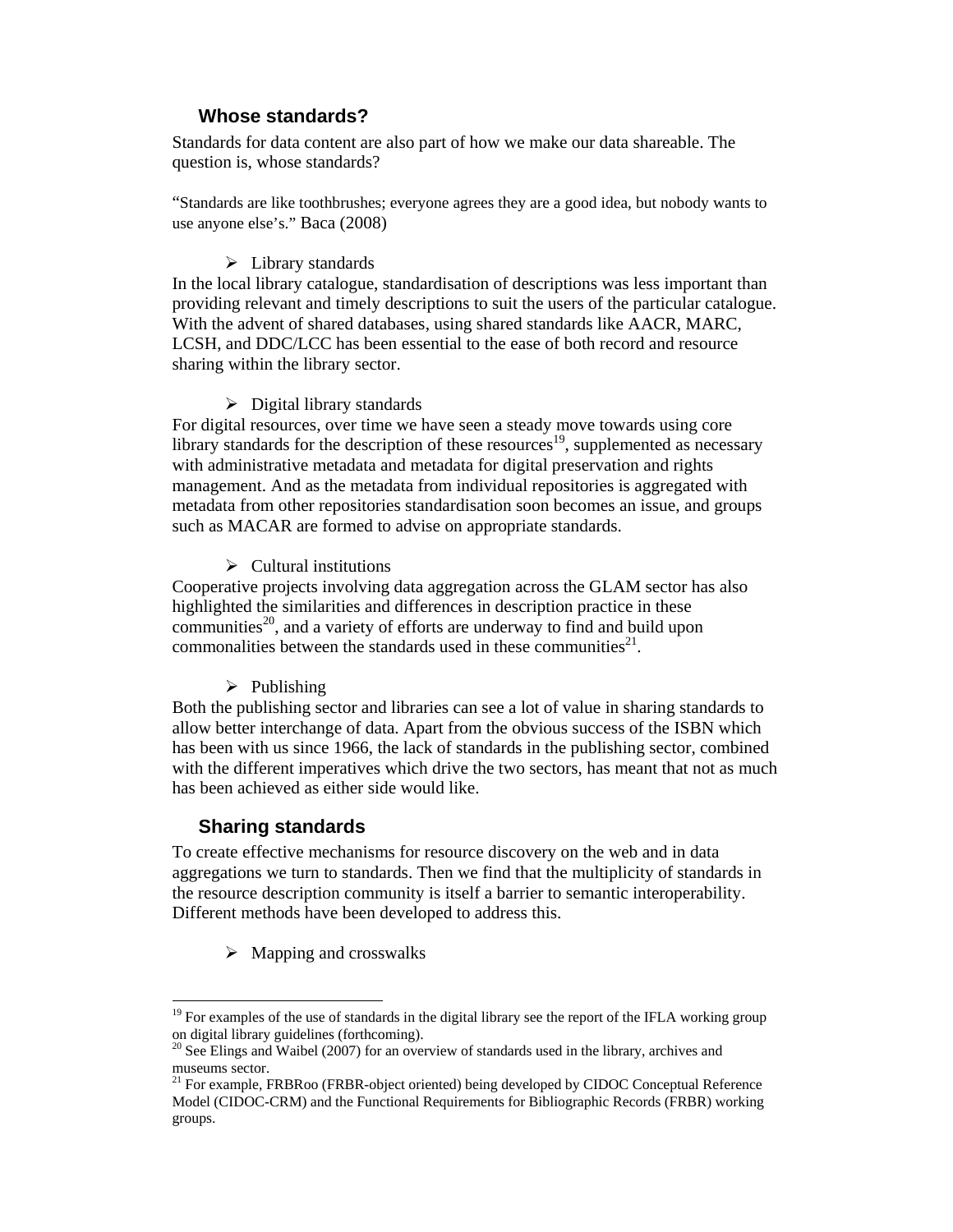At the most simple level we need to be able to map the elements used in one standard with equivalent elements used in other standards $^{22}$ .

Mappings allows us to answer questions such as "Does the 'DC: title' element correspond to AACR 'title proper'?". However, if the elements are at different levels of granularity ( and in this example they are, because 'DC: title' covers a broader concept than AACR's 'title proper') then the mapping is only an indication of equivalence. And if the scope of the schema is different the elements will only partially overlap and each standard will include elements not covered by the other schema.

Despite these drawbacks, creating mappings has been a common activity over recent years and on the MARC 21 website<sup>23</sup> alone there are mappings from (and sometimes also to) seven different standards: MODS, Dublin Core, Digital Geospatial Metadata, GILS, UCS/Unicode, ONIX and UNIMARC.

When it is released RDA will include mappings to ISBD, MARC 21 and Dublin Core, and mappings to other schema may be added in the future.

I see all these crosswalks as the equivalent of the adaptors on the screen – we need one for every schema we wish to interact with. So in a way we are duplicating the problems associated with multiple schema.

 $\triangleright$  Switching schemas and translators

One possible solution to this problem is to use a switching-across schema<sup>24</sup> as described by Chan and Zheng (2006). And there are other possibilities such as the translator proposed by Godby, Smith and Childress (2008).

"Crosswalks, derivatives, hub and spoke models, and application profiles respond to the need to identify common ground in the complex landscape of resource description. But these objects also imply an unresolved tension between the need to minimise proliferation of standards and the need to create machine-processable descriptions of resources." (Godby, Smith and Childress, 2008).

These solutions are all a bit like the universal adaptor on the right of the screen. Although it is better that the large number of adaptors on the previous page, it is still a complicated object.

All of these solutions to the multiplicity of standards create another new issue: how to keep them current and correct as each of the standards or schema are revised and enhanced independently and to different schedules.

For data from other resource description communities who have already established their own schema and standards we will need to rely on these types of solutions.

 $\overline{a}$ 

 $22$  In this presentation I'm grouping content standards and encoding and exchange schema together: although they are different things we do need them to be able to work together.

<sup>23</sup> http://www.loc.gov/marc/marcdocz.html

 $24$  Chan and Zeng, 2006.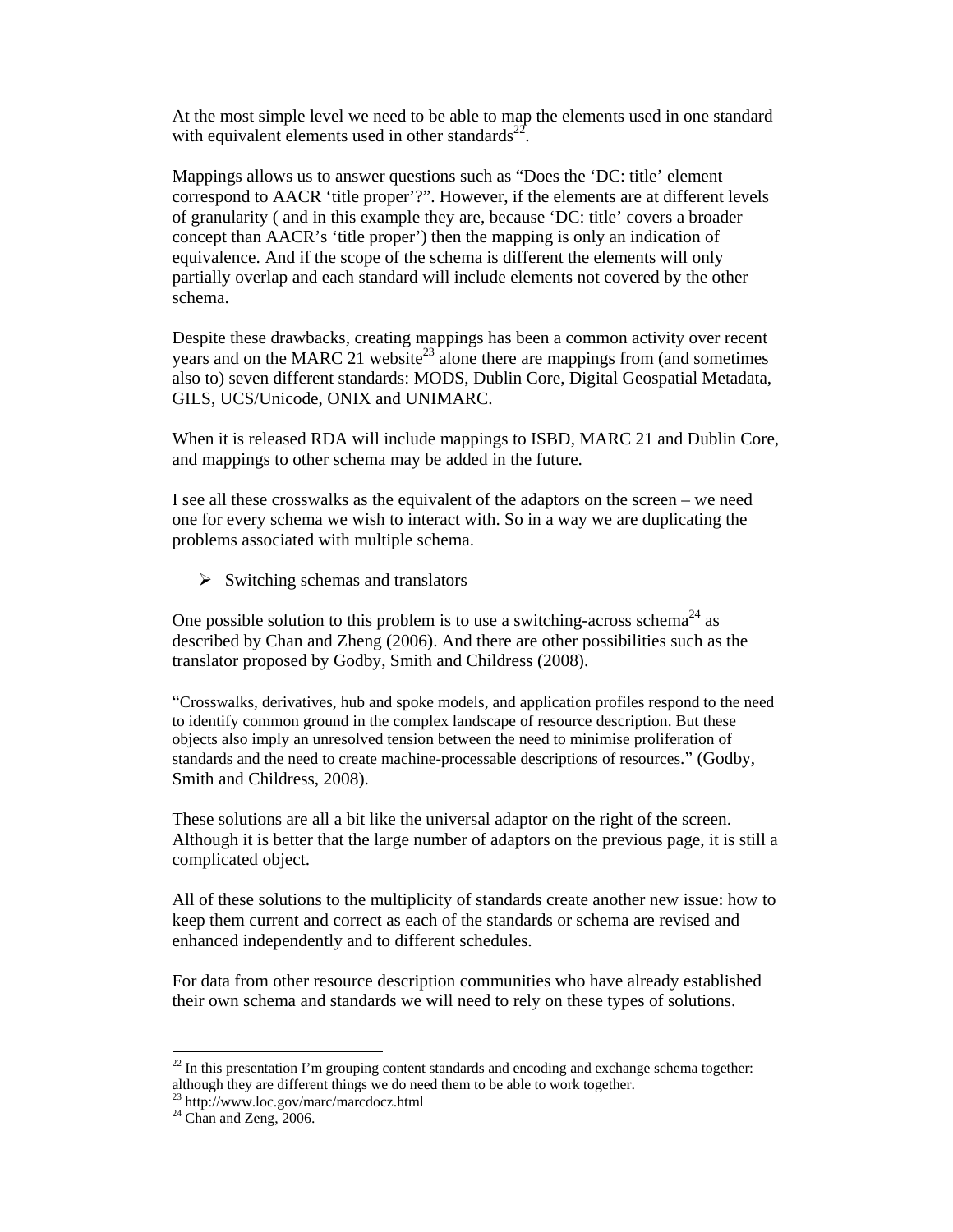# **Achieving commonality**

Within the library sector itself there is more room to influence how we develop our standards and schema now and in the future to maintain as much interoperability as we can.

When choosing the standards to use within the library sector, we should:

- o use existing standards where they exist
- o influence the development of existing standards to cover any perceived gaps or to address any issues

When working with other communities we should:

- o use elements from existing standards where needed, rather than reinventing the wheel (i.e. if another standard can fill the gap – use it)
- o use and/or develop common vocabularies wherever possible
- o use or build upon common models and principles
- o make our element sets available on the web for others to use

# **RDA and achieving commonality**

These types of issues have been recognised as we have developed RDA. There are a number of times within RDA when we could have developed an RDA vocabulary but instead we have chosen to specify an external vocabulary (e.g. names of languages). There are times when we have worked with other communities to develop vocabularies where no acceptable ones existed (e.g. the RDA-ONIX joint framework for resource categorization (see Dunsire, 2007)). We have drawn on standards used in the cultural heritage community, including archives and museums and have started the process of building relationships with these communities. With the DCMI community we are looking at areas where the development of joint vocabularies would be useful to both communities. We are building RDA using the FRBR entity relationship model and the Statement of International Cataloguing Principles. And we intend to make the RDA element set and some or all of its controlled vocabularies available for free on the internet.

As well as improving interoperability, these measures will also help to keep down costs for libraries. My involvement with RDA has brought home to me how costly standards are to develop and maintain.

## **Born free?**

 $\overline{\phantom{a}}$ 

Speaking of costs, there are just a few more things I would like to mention in relation to sharing data.

Libraries are used to sharing data amongst ourselves. Sharing of data within the library world is one of the ways that we have managed shrinking library budgets alongside unabated increases to publishing output<sup>25</sup>. Everyone recognises the public good that comes from making our data widely shared and widely available. But

 $25$  The other way is through continuous improvements to efficiency – there has been a low rate of rise in cataloguing unit costs.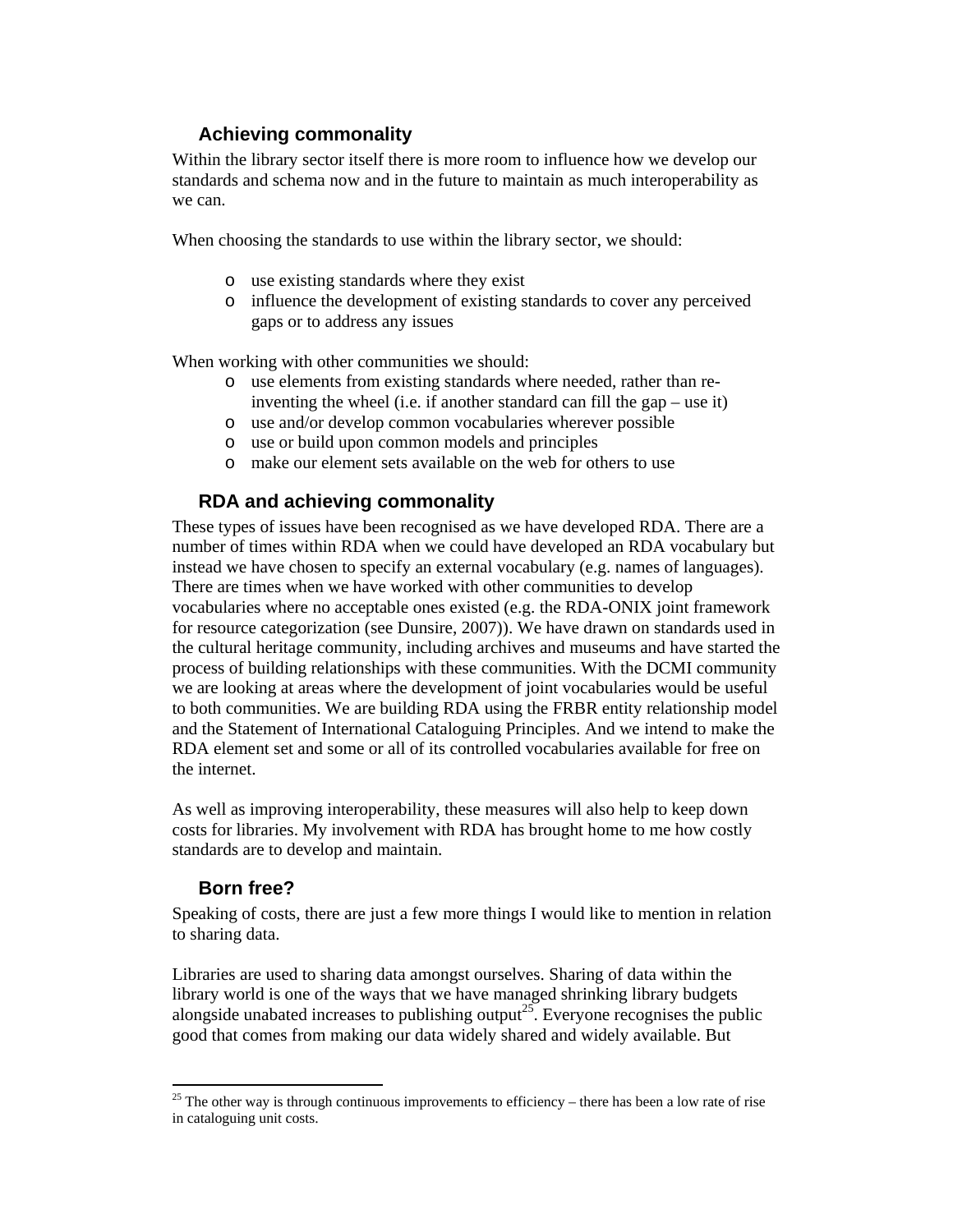sharing data is not without costs and it comes with a few new risks in the web environment.

There was an interesting discussion on this topic at a Web 2.0 Discussion Group meeting at IFLA in Quebec in August this year, and I'd like to share some of the issues that were raised in that forum.

#### $\triangleright$  Shared library databases

The perception that information should be freely available is an issue for providers of shared databases and clearly an issue of hot debate in the library world if this quote from Richard Wallis from TALIS is anything to go by:

"… OCLC are trapped in an increasingly inappropriate business model. A model based upon the value in the creation and control of data. Increasingly, in this interconnected world, the value is in making data openly available and building services upon it. When people get charged for one thing, but gain value from another, they will become increasingly uncomfortable with the old status quo." (Wallis, 2007)

But organisations such as OCLC and Libraries Australia need to achieve economic viability or cost recovery.

Karen Calhoun recently reported on the work of an OCLC study group that has been looking at data sharing:

"One lesson we took away from the analysis was that the prevailing opinion in the blogosphere is that data should be free and open. The reality is that nearly every organization has terms and conditions for data sharing" (Calhoun, 2008, slide 7).

She also noted that there is a need to transition from a cost recovery method based on the value in "the creation and control of data" to one based on "the value in exchange and linking of data".<sup>26</sup>

#### $\triangleright$  Data is not free to produce

Obviously the process of data creation is not cost free. But as well as costing money to produce, there is an opportunity cost within an organisation. The money spent on data creation is money not spent on other library activities. In recent years it has become obvious that even the Library of Congress needs to take into account whether the provision of certain types of value-added services fit within their core role. Those that do might be offered cost free to the library community, those that don't become chargeable<sup> $27$ </sup>.

According to Stephen Abrahms, to ask for everything to be made freely available is a symptom of the "fiscal illiteracy of librarians"<sup>28</sup>. Data itself can never be cost free, but the provision of unfettered intellectual access to information is still a worthy goal.

 $\overline{\phantom{a}}$ 

 $26$  Calhoun, 2008 : slide 6.

<sup>27</sup> Sally McCallum in discussion: *Libraries and Web 2.0 Discussion Group*, World Library and Information Congress: 74th IFLA General Conference and Council, 10-14 August 2008, Québec, Canada.

<sup>28</sup> Stephen Abrahms in discussion: *Libraries and Web 2.0 Discussion Group*, World Library and Information Congress: 74th IFLA General Conference and Council, 10-14 August 2008, Québec, Canada.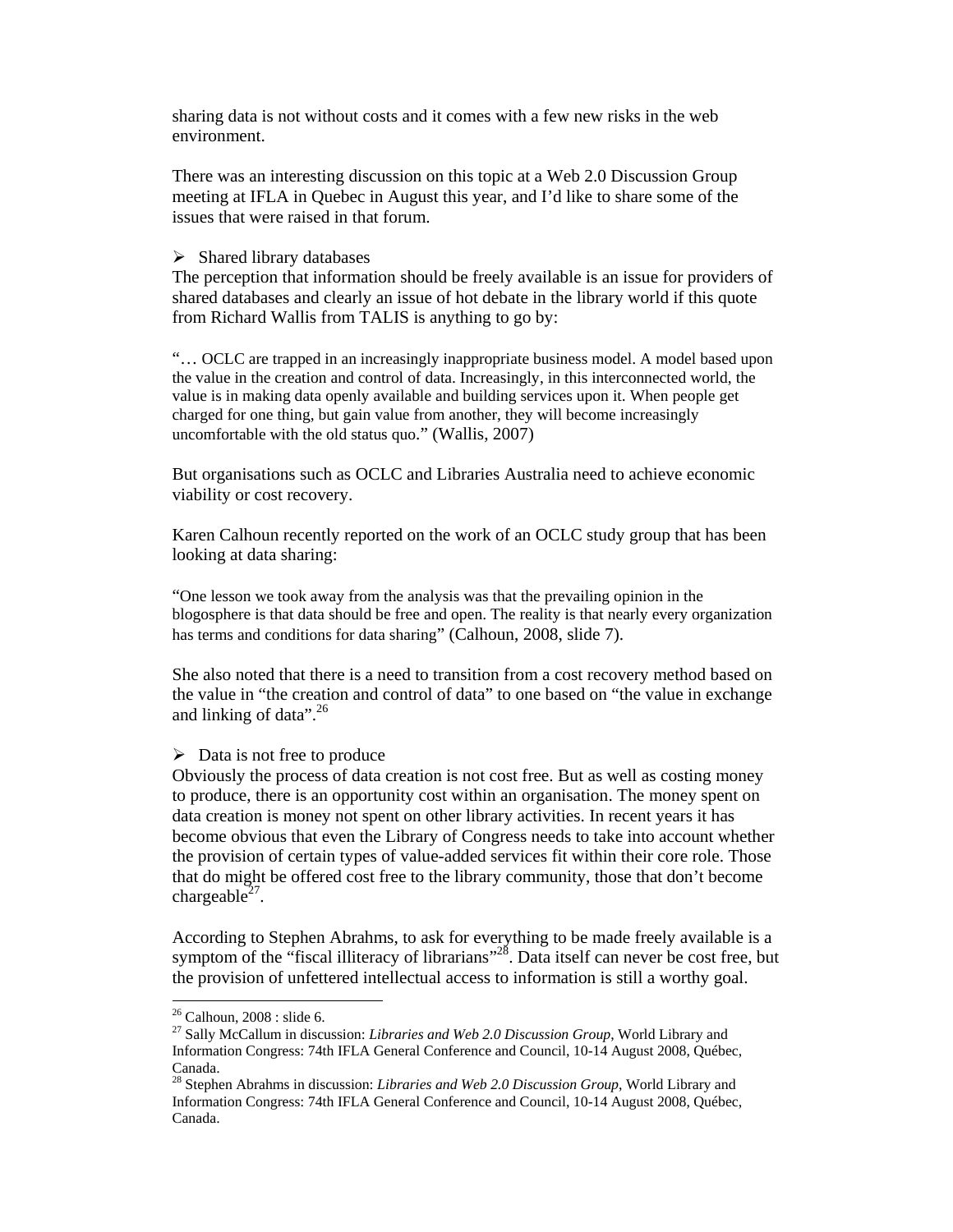As an aside I'd also like to mention that standards are not free to produce either. You may have heard of calls to make RDA freely available, but this is simply not possible – it is also run on a cost-recovery basis. However, as I mentioned before there is an intention to make the RDA element set and some or all of its controlled vocabularies available for free.

# **The problem of invisibility**

In an environment where libraries need to justify their existence to funding bodies we need to be wary of rendering invisible the contribution of libraries to the availability of information. In *The Social life of information* 29 the authors talk of a colleague who was singing the praises of the digital world where he can get direct access to information. As the authors note:

"His enthusiasm had screened out an enormous array of people, organizations, and institutions involved in this 'direct' touch. The university, the library, publishers, editors, referees, authors, the computer and infrastructure designers, the cataloguers and library collection managers, … had no place in his story. When they do their job well, they do it more or less invisibly." (Brown & Duguid, 2008. p. 5-6.)

# **Sharing in a commercial environment**

We also need to be aware that different rules apply in a commercial environment. Commercial use or re-use of free library data may be an issue. For example, data given by libraries freely to a non-commercial site may be on sold to other sites.

Libraries may be burned when making agreements with commercial enterprises, for example for digitising of their resources, if they do not continue to hold the rights in the data they have shared. Rights management for metadata is also complicated by differences in laws between different countries, and in the seemingly nation-less state of the internet.

Also, Libraries need to be savvy about the different way businesses can become established on the internet. Social cataloguing sites may begin their life as noncommercial entities with whom we gladly share data, becoming commercial only once they have established a niche.

# **Conclusion**

Although there are some risks inherent in the evolving resource discovery environment, I think that overall we are experiencing a time of exceptional opportunity. There are opportunities to use our skills in new ways, to use new technologies to develop the catalogues we have always known we should provide, to find new audiences for our information, and to extract maximum value from the data we create.

 $\overline{\phantom{a}}$  $29$  Also quoted by Calhoun (2008).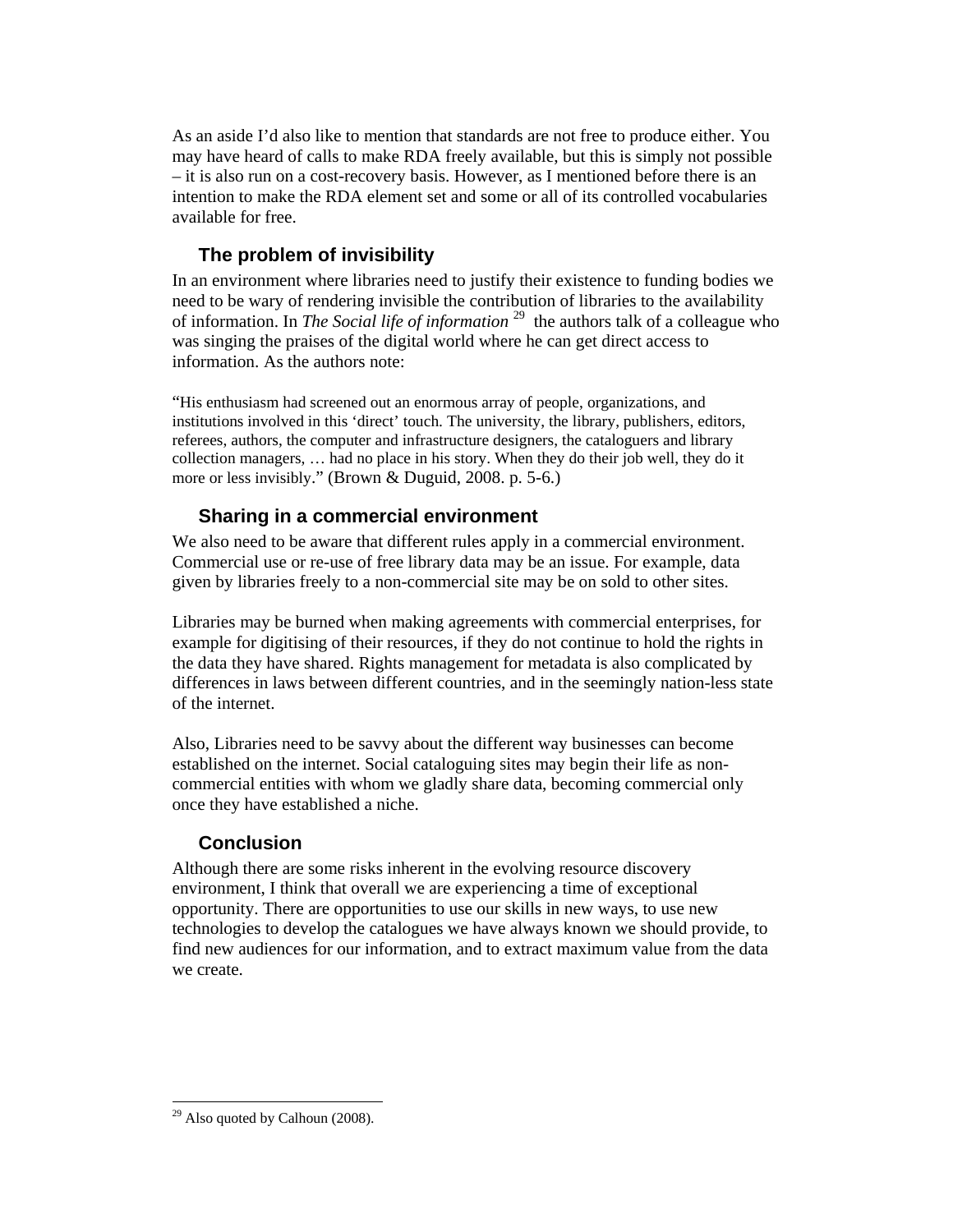# **Bibliography**

Anderson, Chris (2004) "The long tail" in *Wired* Issue 12.10, October 2004. http://www.wired.com/wired/archive/12.10/tail.html. Viewed 13 October 2008.

*Arrow: Australian research repositories online to the world.* http://www.arrow.edu.au/. Viewed 13 October, 2008.

Bade, David (2007) "Structures, standards, and the people who make them meaningful" [Paper submitted to the Working Group on the Future of Bibliographic Control]. http://www.loc.gov/bibliographic-future/meetings/docs/bade-may9- 2007.pdf. Viewed 1 June 2008.

Bade, David (2008) "The Perfect Bibliographic Record: Platonic Ideal, Rhetorical Strategy or Nonsense?" " in *Cataloging & Classification Quarterly* Vol. 46, No. 1, pp. 109-133. doi:10.1080/0163937982183081

Beall, Jeffrey and Kafadar, Karen (2007) "Measuring Typographical Errors' Impact on Retrieval in Bibliographic Databases" in *Cataloging & Classification Quarterly* Vol. 44, No. 3/4, pp. 197-211. doi:10.1300/J104v44n03\_03

Boston, Tony (2007) "The 'long tail': implications and opportunities for union catalogues and resource sharing" in *Wagging the long tail: managing print collections in a digital age" held on 3 May 2007* http://www.caval.edu.au/assets/files/Research\_and\_Advocacy/Wagging\_the\_Long\_T ail/boston.pdf. Viewed 13 October 2008

Brown, John Seely and Duguid, Paul (2000)*The Social Life of Information.* Boston, MA: Harvard Business School Press.

Calhoun, Karen (2006) *The Changing Nature of the Catalog and its Integration with Other Discovery Tools: Final report*, March 17, 2006. http://www.loc.gov/catdir/calhoun-report-final.pdf. Viewed 19 April, 2006.

Calhoun, Karen (2008) "Some rights reserved: the environment for data sharing" part of Libraries and Web 2.0 Discussion Group, World Library and Information Congress: 74th IFLA General Conference and Council, 10-14 August 2008, Québec, Canada. Slides available from http://www.slideshare.net/amarintha/calhoun-datasharing-panel-ifla-aug-2008-presentation. Viewed 21 October, 2008.

Carr, Nicholas (2008) *The big switch: rewiring the world from Edison to Google*. New York: W. W. Norton.

Chan, Lois Mai and Zheng, Marcia Lei (2006) "Metadata Interoperability and Standardization – A Study of Methodology Part I: Achieving Interoperability at the Schema Level" in *D-Lib Magazine*, Volume 12 Number 6, June 2006. http://www.dlib.org/dlib/june06/chan/06chan.html. Viewed 13 October 2008.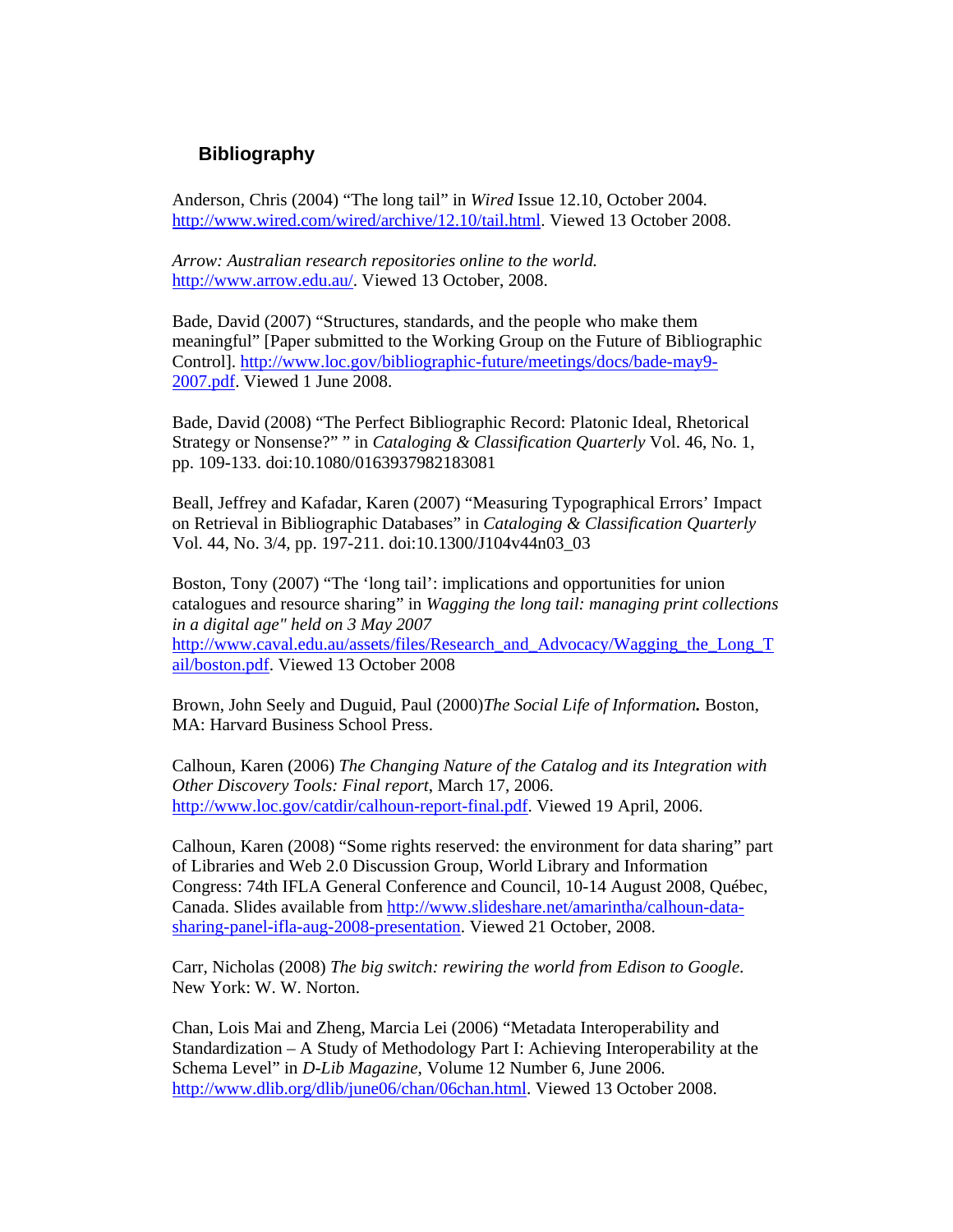Danskin, Alan (2006) "Tomorrow never knows: the end of cataloguing?" http://www.ifla.org/IV/ifla72/papers/102-Danskin-en.pdf . Viewed 13 October 2008. [Paper presented at 102 IFLA-CDNL Alliance for Bibliographic Standards ICABS meeting, IFLA 72, Seoul, Korea. Also published in IFLA Journal, Vol. 33, No. 3, 205-209 (2007) DOI: 10.1177/0340035207083301]

Dempsey, Lorcan (2006) "Libraries and the Long Tail : some thoughts about libraries in a network age" in *D-Lib Magazine*, Vol. 12, No. 4, April 2006. http://www.dlib.org/dlib/april06/dempsey/04dempsey.html. Viewed 13 October 2008.

Dunsire, Gordon (2007) "Distinguishing Content from Carrier: The RDA/ONIX Framework for Resource Categorization" in *D-Lib magazine* Vol. 13, No. 1/2, January/February 2007. http://www.dlib.org/dlib/january07/dunsire/01dunsire.html. Viewed 13 October 2008.

Duval, Erik; Hogins, Wayne; Sutton, Stuart and Weibel, Stuart L. (2002) "Metadata principles and practicalities" in *D-Lib magazine* Vol. 8, No. 4, April 2002. http://www.dlib.org/dlib/april02/weibel/04weibel.html. Viewed 13 October 2008.

Elings, Mary W. and Waibel, Günter (2007) "Metadata for all: descriptive standards and metadata sharing across libraries, archives and museums" in *FirstMonday*, Vol. 12, No. 3, 5 March 2007. http://www.firstmonday.org/issues/issue12\_3/elings/. Viewed 13 October 2008.

*The eXtensible Catalog (XC) Project* http://www.extensiblecatalog.org/?page\_id=2. Viewed 13 October 2008.

*Flickr*. http://www.flickr.com/. Viewed 13 October 2008.

Gardner, Sue Ann "The changing landscape of contemporary cataloging" " in *Cataloging & Classification Quarterly* Vol. 45, No. 3, pp. 81-99. doi:10.1300/J104v45n04\_06

Godby, Carol Jean; Smith, Devon and Childress, Eric (2008) "Toward element-level interoperability in bibliographic metadata" in *Code4Lib Journal* Issue 2, 2008-03-24. http://journal.code4lib.org/articles/54. Viewed 12 May 2008.

Gold, Ben (2007) *Mahalo and Friends: 10 People Powered Search Engines* June 1, 2007 - 7:18 pm PDT. http://mashable.com/2007/06/01/10-people-powered-searchengines/. Viewed 13 October 2008.

*LibraryThing* http://www.librarything.com/buzz. Viewed 13 October 2008.

Markey, Karen (2007) "The online library catalog : paradise lost and paradise regained?" in *D-Lib magazine*, Vol. 13, no. 1/2, January/February 2007. http://www.dlib.org/dlib/january07/markey/01markey.html. Viewed 13 October, 2008.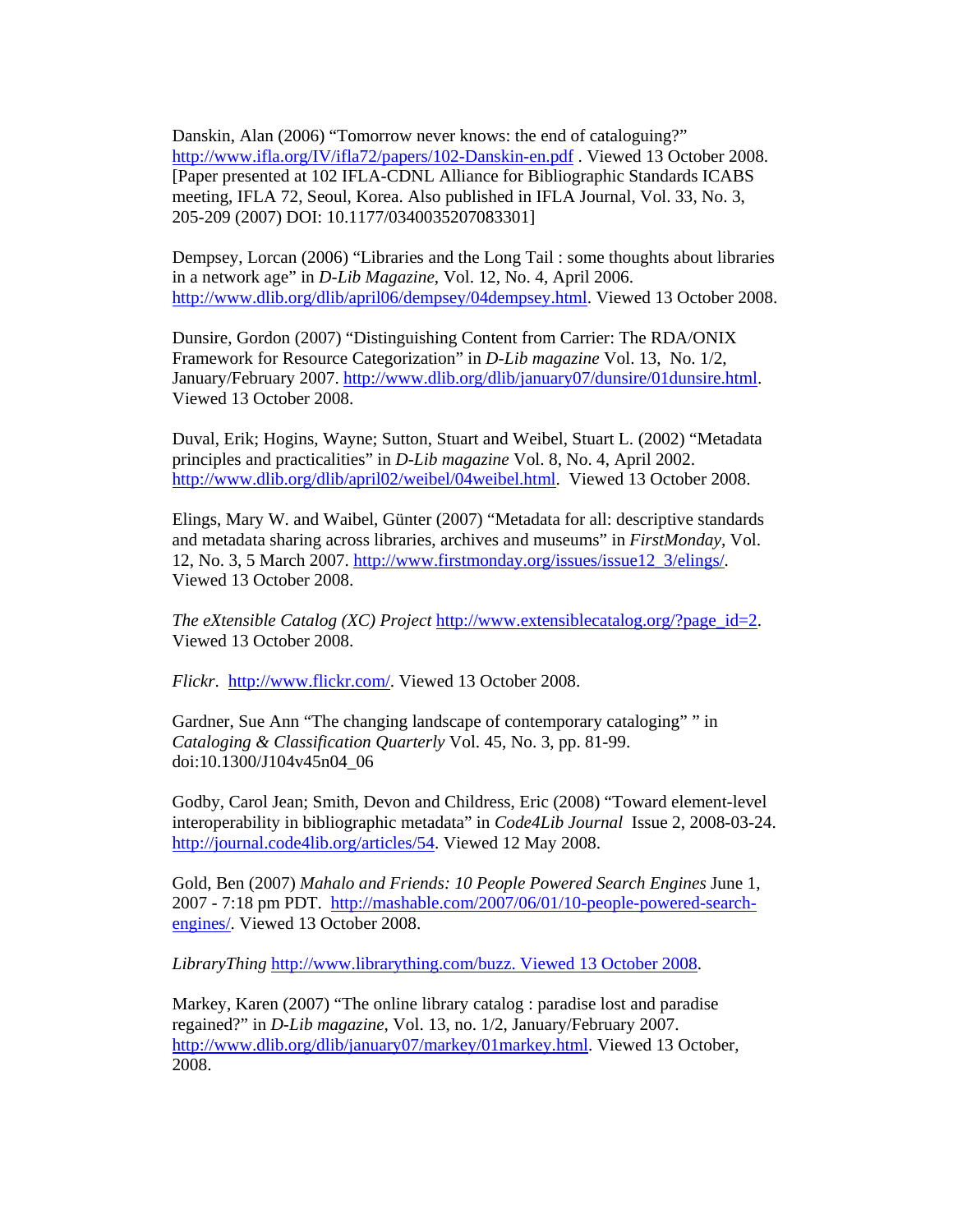*Metadata Advisory Committee for Australian Repositories (MACAR)*  http://www.arrow.edu.au/macar.php. Viewed 13 October, 2008.

Miksa, Shawne D. (2008) "Educators: What Are the Cataloging Issues Students Get Excited About? – Professional and Intellectual Appeals of Cataloging and Students' Misconceptions of Cataloging" in *Cataloging & Classification Quarterly* Vol. 45, No. 3, pp. 17-24. doi: 10:1300/J104v45n03\_03

Morgan, Eric Lease (2007) '"Next Generation" library catalogs in 15 Minutes" in *Infomotions' Musings on Information and Librarianship* http://infomotions.com/musings/ngc-in-fifteen-minutes/ngc-in-15-minutes.pdf . Viewed 13 October, 2008

*Music Australia*. http://www.musicaustralia.org/. Viewed 13 October, 2008.

*Open access repositories in New Zealand* http://www.oarinz.ac.nz/ Viewed 13 October, 2008.

*Open Archives Initiative Protocol for Metadata Harvesting* http://www.openarchives.org/pmh/. Viewed 13 October, 2008.

*Open library*. http://openlibrary.org/ . Viewed 13 October 2008.

*Picture Australia*. http://www.pictureaustralia.org/index.html. Viewed 13 October 2008.

Schneider, Karen G. (2006a) "How OPACs Suck, Part 1: Relevance Rank (Or the Lack of It)" in *ALA Techsource*, http://www.techsource.ala.org/blog/2006/03/howopacs-suck-part-1-relevance-rank-or-the-lack-of-it.html. Viewed 13 October 2008.

Schneider, Karen G. (2006b) "How OPACs Suck, Part 2: The Checklist of Shame" in *ALA Techsource*, http://www.techsource.ala.org/blog/2006/04/how-opacs-suck-part-2-the-checklist-of-shame.html. Viewed 13 October 2008.

Schneider, Karen G. (2006c) "How OPACs Suck, Part 3: The Big Picture" in *ALA Techsource,* http://www.techsource.ala.org/blog/2006/05/how-opacs-suck-part-3-thebig-picture.html. Viewed 13 October 2008

Shreeves, Sarah L., Riley, Jenn and Milewicz, Liz (2006) "Moving towards shareable metadata" in *FirstMonday* Vol. 11, No. 8, 7 August 2006. http://www.firstmonday.org/issues/issue11\_8/shreeves/index.html. Viewed 13 October 2008.

Shreeves, Sarah L. (2007) *Creating rich shareable metadata: The DLF Aquifer MODS implementation guidelines* paper presented at ALA Annual – Washington, D.C. June 25 2007. http://www.loc.gov/standards/mods/presentations/shreevesala07/ShreevesALAAnnual2007.ppt. Viewed 13 October 2008.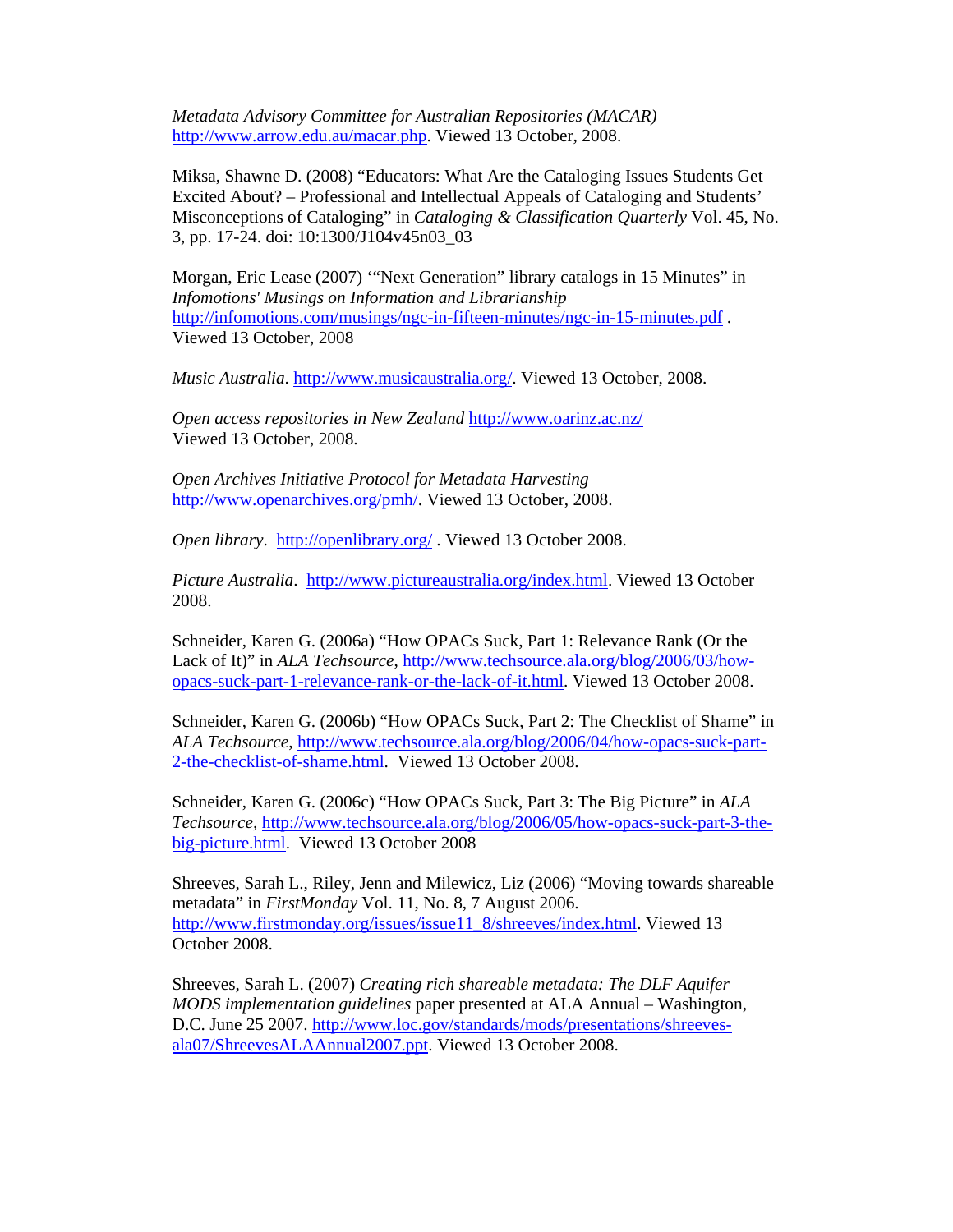"Tagging - People Powered Metadata for the Social Web (review)" from the blog *Epublishers Weekly*, http://epublishersweekly.blogspot.com/2008/09/tagging-peoplepowered-metadata-for\_23.html. Viewed 13 October 2008.

Tennant, Roy (2007) "Digital libraries: demise of the local catalog" in *Library Journal*, 7/15/2007. http://www.libraryjournal.com/article/CA6457238.html. Viewed 13 October, 2008.

Wallis, Richard (2007) "OCLC and ROI" in Panlibus Blog (TALIS) http://blogs.talis.com/panlibus/archives/2007/12/oclc\_and\_roi.php . Viewed 20 October 2008.

Wendler, Robin (2004) "The eye of the beholder: challenges of image description and access at Harvard" in Hillman, Diane I and Westbrooks, Elaine (editors) *Metadata in Practice*. Chicago: ALA Editions, pp.51-69.

Yee, Martha M. (2007) "Cataloging Compared to Descriptive Bibliography, Abstracting and Indexing Services, and Metadata" in *Cataloging & Classification Quarterly* Vol. 44, No. 3/4, pp. 307-327.

Zheng, Marcia Lei and Chan, Lois Mai (2006) "Metadata Interoperability and Standardization – A Study of Methodology Part II: Achieving Interoperability at the Record and Repository Levels" in *D-Lib Magazine*, Volume 12 Number 6, June 2006. http://www.dlib.org/dlib/june06/zeng/06zeng.html. Viewed 13 October 2008.